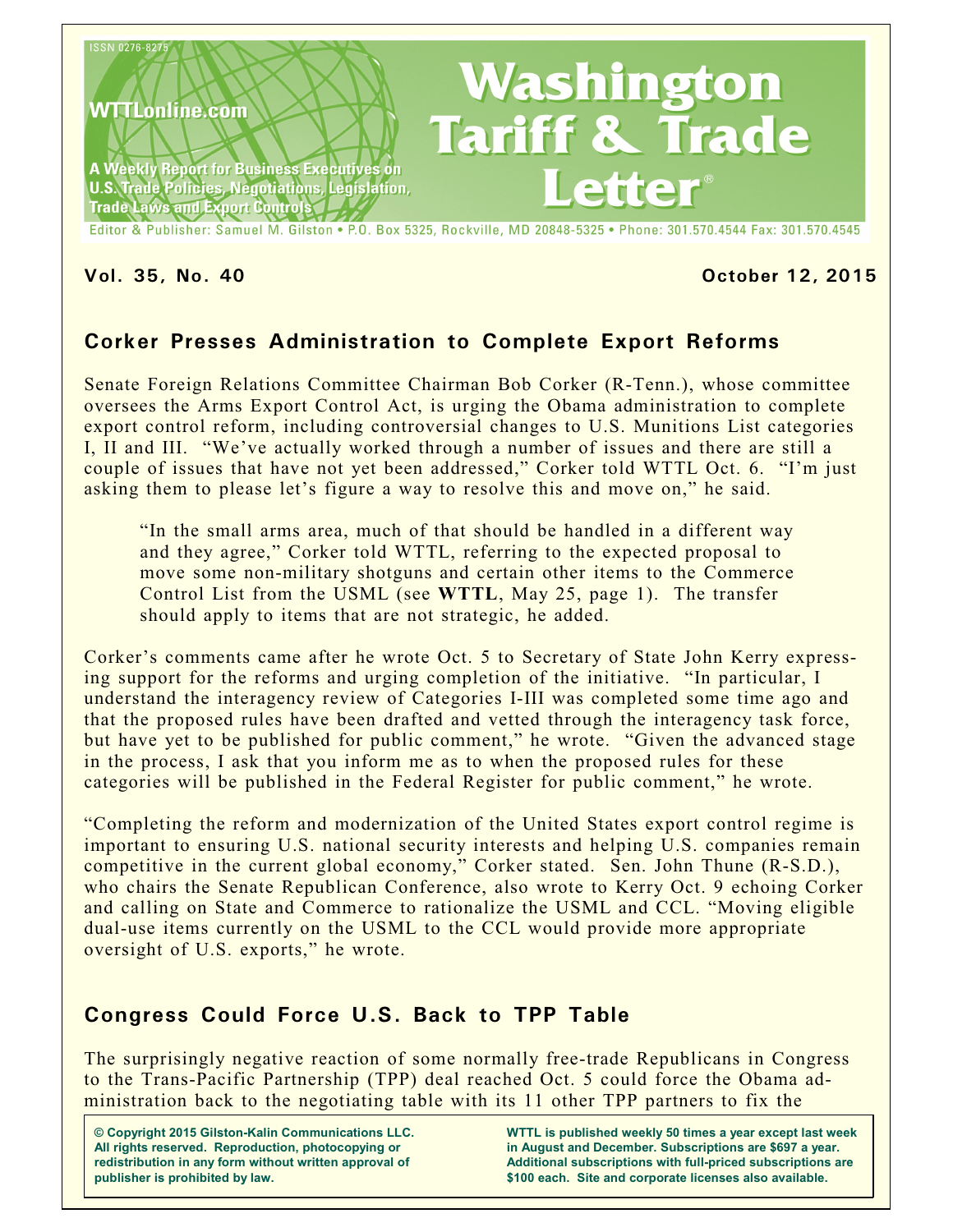provisions that concern lawmakers. Some sources compare the dilemma facing the White House to the reaction of Congress to the Bush administration's U.S.-Korea free trade agreement (FTA), which the Obama administration had to renegotiate. With TPP the problem could be worse, since any changes to appease Republicans are likely to further antagonize Democrats (see related story page 3).

While opposition from Democrats has been expected, several Republicans, including Senate Finance Committee Chairman Orrin Hatch (R-Utah), are raising the idea of sending U.S. Trade Representative (USTR) Michael Froman back to correct areas they find objectionable. Their strongest complaint is against provisions requiring TPP countries to protect biologics research data for only five years instead of the 12 years provided in U.S. law.

While fast-track trade promotion authority (TPA) bars Congress from amending a trade deal once the president sends it up for approval, the law requires the president to notify Congress 90 days before he signs it. During those 90 days, pressure could mount on the administration to make additional changes to ensure it has the votes to pass the pact.

"There are all kind of ways to correct this if it needs correction," Hatch told reporters Oct. 6. "Right now, from the limited information I have, it needs correction. It isn't really what we expected," he added. "I think the president wanted to get this done. He figures people are going to support it. But, heck, look at how tough it was to get TPA through. Imagine what it's going to be like getting the agreement through," Hatch said.

Hatch's ire was particularly directed at the agreement on biologics data protection, but he has other concerns as well. "I think it's a mistake not to have the 12 years [of data protection]," he told reporters. "If that becomes enshrined in this agreement and passes, that is going to cause havoc with our biologics and pharmaceutical companies," he said. Hatch seemed sanguine about potential rejection of the TPP. "We could wait until the next administration," he said. "Let's face it, we've got six years on TPA," he added.

Objections to a tobacco carve-out in provisions on investor-state dispute settlement (ISDS), which negotiators claim is an "opt out" provision that gives parties the discretion to exclude certain products from ISDS coverage but doesn't mandate the exclusion, also has drawn objections from Republicans, including Majority Leader Mitch McConnell (R-Ky.), whose state produces tobacco. Also objecting are the senators from North Carolina.

"There are two glaring problems: the agriculture carve-out for tobacco is an awful precedent to set for trade negotiations in the future, and biologics protection of five years falls woefully short of the 12 years in the United States," Sen. Richard Burr (R-N.C.) told reporters Oct. 6. "That sends a suggestion to innovators that there's no benefit to innovating in the United States," he said. When asked if he would vote against the TPP if the tobacco language stayed in it, he replied, "in a heartbeat."

Burr suggested the administration "may need to go back to the table to renegotiate it, if in fact, they haven't got the votes to pass it." The administration "probably should have counted votes before they did this," he added. "They are going to come up woefully short based on the ag community. There are dairy issues that are in it" that members are unhappy with, he said. Sen. Ron Wyden (D-Ore.) contends the new transparency provisions in the law will calm the rhetoric over the deal once people have a chance to see the details. "The important aspect about TPP now is that fairly shortly this is going to be

> **© Copyright 2015 Gilston-Kalin Communications LLC. All rights reserved. Reproduction, photocopying or redistribution in any form without approval of publisher is prohibited by law.**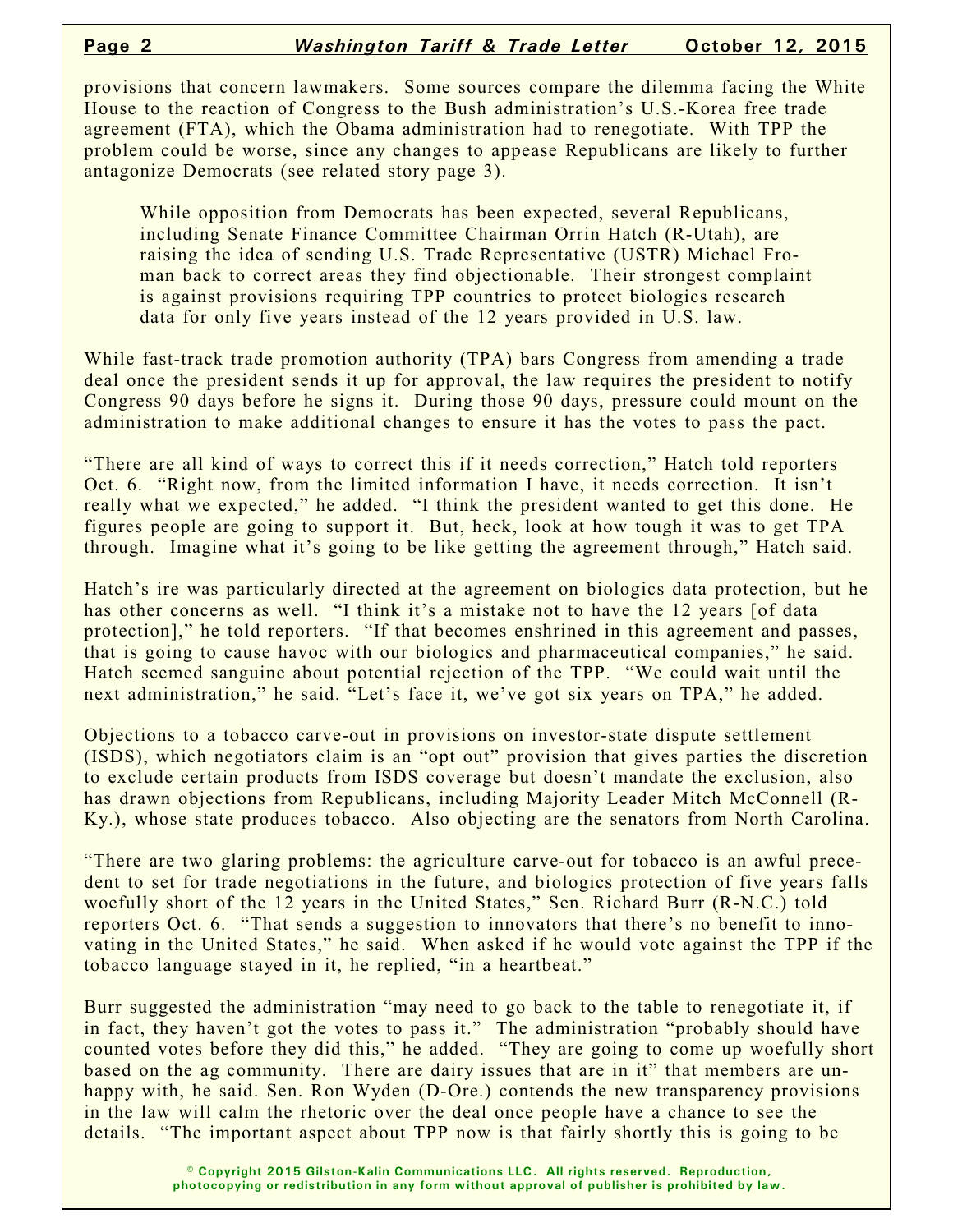made public and you are going to see a dramatic change in the way that trade policy is made," he told reporters Oct. 6. "You have this very detailed process, in my view, that probably makes it hard to really vote on this before next spring," he said.

Democratic opposition to the pact got a boost Oct. 7 when presidential candidate Hillary Clinton said she would not support it. "What I know about it as of today, I am not in favor of what I have learned about," she said in a PBS interview. Clinton cited currency manipulation, drug patents and "a lot of unanswered questions" as the reason for her concerns.

She also knocked the results of the U.S.-Korea FTA, which she helped renegotiate. There are some things "we have learned about trade agreements in the past. Sometimes they look good on paper," she said. "Now looking back on it, it doesn't have the results we thought it would have in terms of access to the market and more exports," Clinton stated. Clinton's stand disappointed many but was not a surprise given the strong opposition to the deal from labor, environmentalists, progressives and Sen. Bernie Sanders (D-Vt.).

## **To USTR, Everything Is Rosy Under TPP**

Based on fact sheets issued by the USTR's office and statements by USTR Michael Froman, the U.S. got all it wanted in the TPP but made no concessions. The office's selective release of details from the accord show other countries opening their markets to U.S.-made goods but apparently no opening of the U.S. market. Its explanation of many parts of the accord is either vague or incomplete. For example, a USTR fact sheet boasts about the elimination of tariffs in several TPP countries but doesn't reveal how long it will take for those tariffs to get to zero.

The selling of TPP included the release Oct. 8 of a glossy 71-page pamphlet titled, "18,000 Tax Cuts on Made-in-America Exports." The text, which gives state-by-state data on TPP's benefits along with examples of how it will help specific companies, was clearly prepared before the deal was reached on Oct. 5 (see related story page 1).

Washington-based trade lobbyists are expected to join the pro-TPP parade when it gets to Congress, but it is uncertain yet whether their bosses in the home office will put their weight behind the accord as they did for NAFTA and giving China permanent normal trade relations status. With the U.S. already having free trade deals with six of the 11 TPP partners and trade with all 11 growing without a deal, the incremental benefits may dampen industry support. Moreover, the accord is expected to increase the U.S. trade deficit with Asia, not decrease it (see **WTTL**, May 18, page 5).

Business support also may be weak because the Obama administration has tried to avoid upsetting anyone while the deal was being negotiated and in the process failed to build a base of support for it. "They didn't do enough work to bring people along in industry and the Hill," one industry representative told WTTL.

A USTR fact sheet includes several concessions the U.S. won from Japan in the talks without mentioning what Tokyo has gained. Some news reports, however, say U.S. officials have confirmed privately that the U.S. will eliminate the 2.5% tariff on cars over a 25-year period and the 25% over 30 years, with snapback safeguards. In addition, it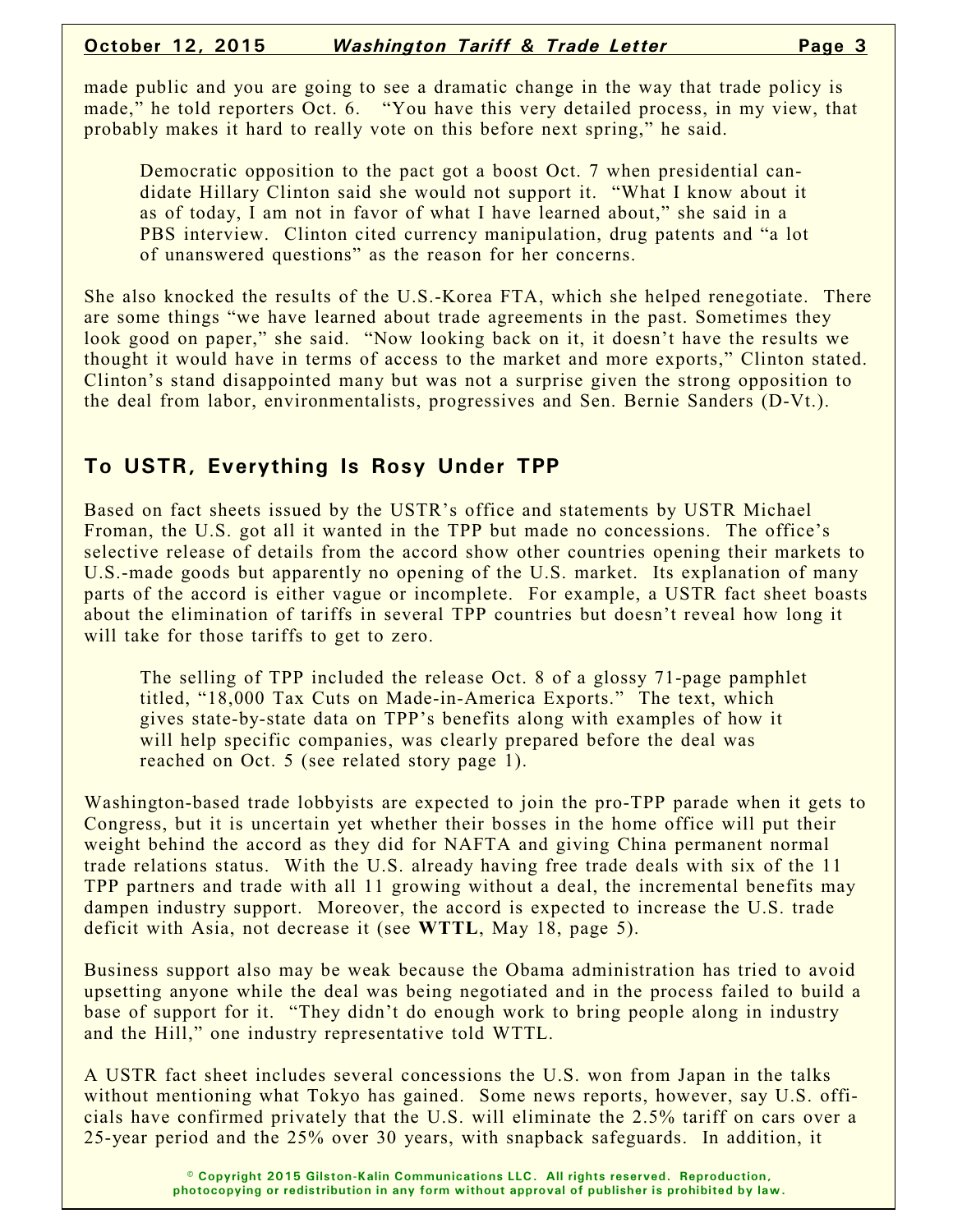agreed to reduce the rule of origin for autos to 45%. "As part of TPP, we've reached agreement with Japan to remove the non-tariff barriers that have kept U.S.-made autos, trucks and parts out of that important market," the office asserted without giving details on how that will be done. The regulatory barriers to foreign autos is only part of the problem for U.S. car companies in Japan. Difficulty in opening dealerships and selling practices of Japanese car dealers are often cited as more daunting hurdles.

Japan, however, has agreed to reduce its 38.5% to 9% on beef, although the USTR doesn't say over what period. It also will drop its 40% tariff on cheese, again without a time period given. Japan's 58% tariff on wine will be reduced to zero.

"Under the TPP agreement, Japan will eliminate duties on 74 percent of its beef and beef product tariff lines within 15 years. Tariffs will be cut on the remaining tariff lines," the fact sheet states. "Japan will eliminate 80 percent of its pork tariffs in 11 years, and make steep cuts in those that remain," it adds. In addition, Tokyo will eliminate the 20% tariff on ground seasoned pork and the 21% tariff on American soybean oil, but with no phaseout times given.

In other areas, Vietnam will eliminate its 20% tariff on poultry; Canada will allow imports of 4,000 more tons of butter, nearly 14,500 more tons of cheese, and more than 50,000 more tons of liquid milk; TPP countries will end import taxes as high as 35% on information and communication technology exports; parties will also open markets to U.S. services providers, including electronic payment services or engineering; machinery tariffs will be eliminated, as well as tariffs on car engines, dump trucks and bourbon.

The American Peanut Product Manufacturers, Inc. issued a statement saying Japan has agreed to eliminate tariffs on U.S. peanuts in eight years and on peanut oil in 11 years. It also said Vietnam's tariffs of up to 34% will be eliminated in eight years, while Malaysia's 5% tariffs will be eliminated immediately.

To learn what the U.S. gave in TPP, you have to go to press statements and fact sheets issued by the other parties, which also focused mostly on their own positive wins and downplayed their concessions. "Australia has secured guaranteed new access to the U.S. sugar market under the TPP," said a statement from its trade and investment minister, Andrew Robb. A Sweetener Users Association press release said Australia will get an additional 65,000 metric tons in new sugar allocation from the U.S.

"Japan will eliminate tariffs and significantly reduce the levy on high polarity sugar, putting our exporters at a distinct competitive advantage. Tariffs on seafood will also be eliminated along with the vast majority on horticulture products. New preferential quota access will be created for grains and cereals and Australian rice," Robb added.

"For Australian manufacturers, the TPP creates new market access opportunities for exporters by eliminating or significantly reducing tariffs on iron and steel products, ships, pharmaceuticals, machinery, paper and auto parts. All remaining tariffs in TPP countries on Australian minerals, petroleum and LNG exports will be eliminated," he also said.

"Importantly, the TPP will not require any changes to Australia's intellectual property laws or policies, whether in copyright, pharmaceutical patents or enforcement. Aus-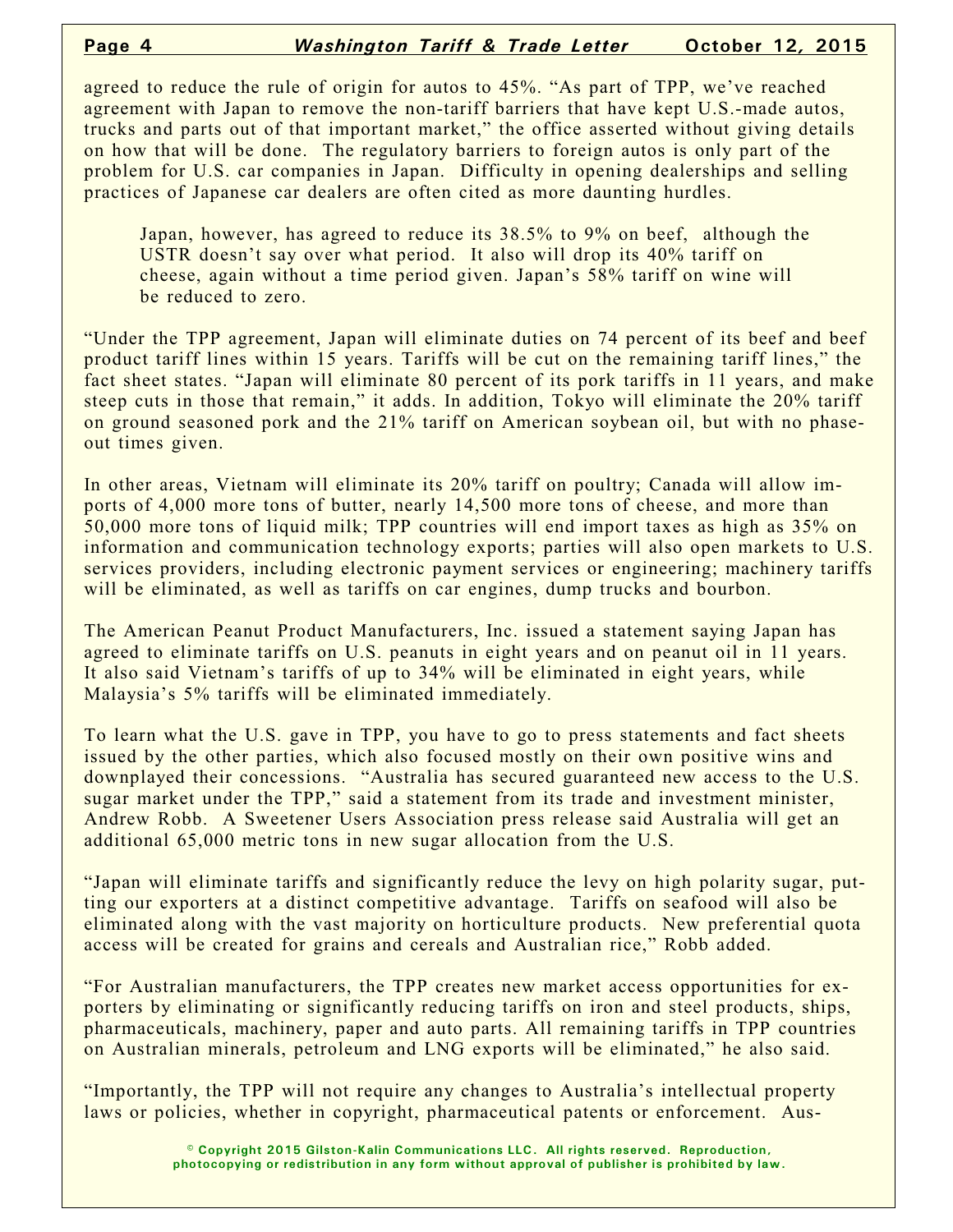tralia's five years of data protection for biological medicines will remain unchanged. The TPP will not increase the price of medicines in Australia," Robb declared.

A Canadian fact sheet boasts about additional access Canadian firms will have to U.S. government programs under the government procurement provisions of TPP. "Canadian industry will be provided, for the first time, with access to the procurement activities of major U.S. regional power authorities, such as the Tennessee Valley Authority. This outcome will level the playing field against competitors from countries which already enjoy access to these entities under other agreements, including the WTO GPA," it said.

Ottawa said the accord will give Canadians access to six major U.S. regional power authorities: Tennessee Valley Authority, Bonneville Power Authority, Western Area Power Administration, Southeastern Power Administration, Southwestern Power Administration and St. Lawrence Seaway Development Corporation.

"Canadian suppliers will now have the right to participate in procurements by major U.S. federal power authorities which operate hydroelectric power, fossil fuel plants, nuclear power plants, wind turbines, solar panels and transmission systems, as well as provide flood control and navigation for the Tennessee and Columbia River Basins," it stated.

### **TPP Textiles Deal Will Shift More Trade to Asia**

Despite the TPP's adoption of a "yarn-forward" rule of origin, which has been anathema to the U.S. brand-name apparel industry and retailers for more than a score of years, the textiles and apparel provisions of the deal are likely to accelerate the shift of production to Asia. The accord also will increase footwear imports, which already account for over 98% of the U.S. market.

One key to the expansion of apparel imports is a provision in the deal that will allow components from more than one member to count toward the rule of origin for apparel. "The TPP provides for 'accumulation,' so that in general, inputs from one TPP Party are treated the same as materials from any other TPP Party, if used to produce a product in any TPP Party," a USTR explanation of the accord stated.

Among countries seeking this provision was Peru, which produces and spins high-quality pima cotton. Industry sources expect Peru to increase exports of this product to Vietnam and Malaysia, which would then be able to meet the yarn-forward rules and have their apparel exports eligible for duty-free treatment in the U.S. This is likely to encourage more clothes makers to move product from China to Vietnam, which is already the second largest supplier of apparel to the U.S. Vietnam exported \$4.4 billion in cotton apparel to the U.S. in 2014, while China exported \$14.4 billion, according to Census data.

"The TPP Parties agree to eliminate tariffs on textiles and apparel, industries which are important contributors to economic growth in several TPP Parties' markets. Most tariffs will be eliminated immediately, although tariffs on some sensitive products will be eliminated over longer time frames as agreed by the TPP Parties," the USTR explained. "The chapter also includes specific rules of origin that require use of yarns and fabrics from the TPP region, which will promote regional supply chains and investment in this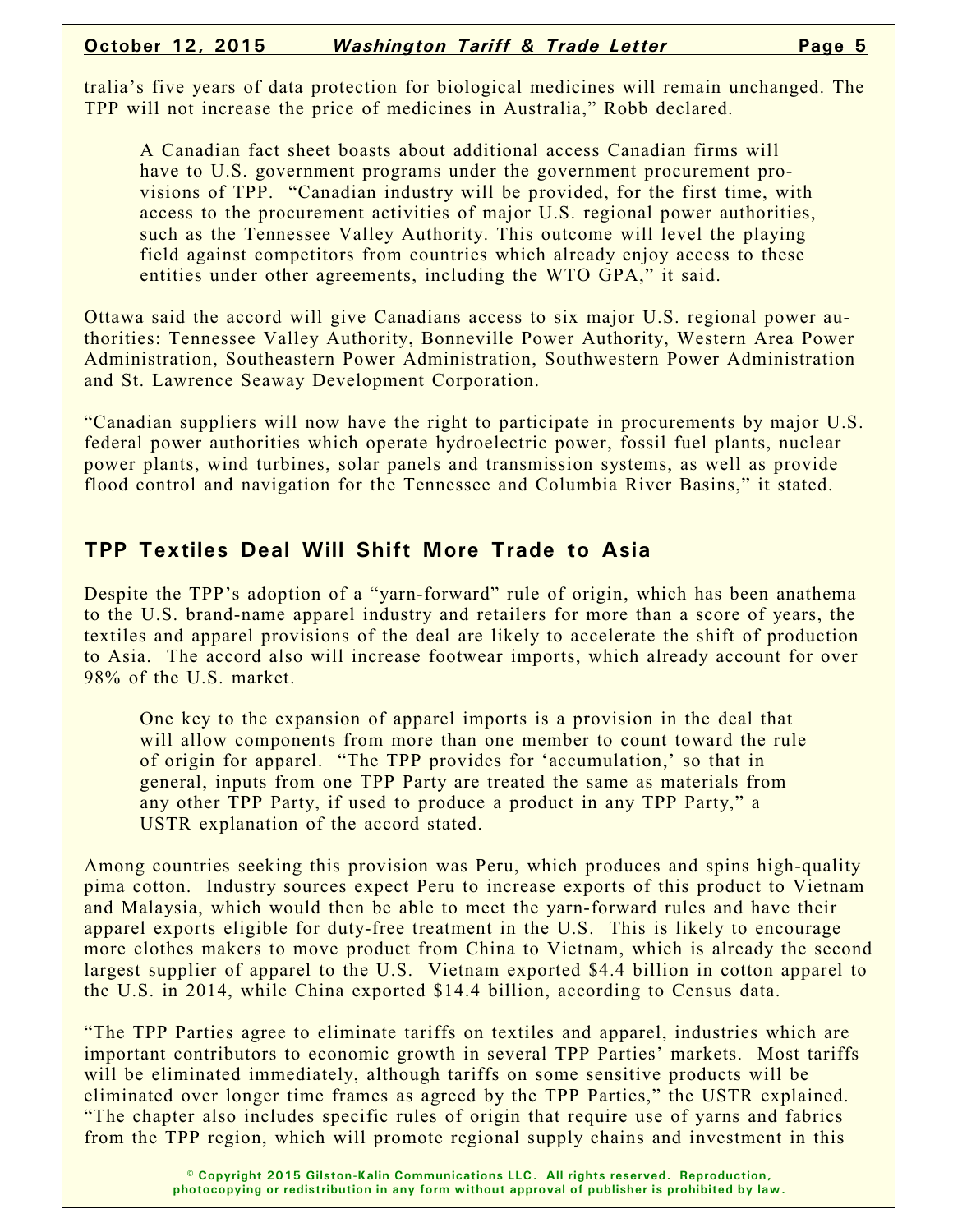sector, with a "short supply list" mechanism that allows use of certain yarns and fabrics not widely available in the region," it added. Industry sources are still worried that tougher customs rules and procedures, which have been added to other trade pacts, might lessen the value of the agreement.

TPP "includes commitments on customs cooperation and enforcement to prevent duty evasion, smuggling and fraud, as well as a textile-specific special safeguard to respond to serious damage or the threat of serious dam-age to domestic industry in the event of a sudden surge in imports," the USTR said.

U.S. negotiators tried to walk a fine line on easing import tariffs on footwear and especially sports footwear, facing opposing demands from Nike and New Balance. While the deal reportedly will lower these tariffs, certain production requirements could limit that benefit, one source said.

Nonetheless, Footwear Distributors and Retailers of America (FDRA) President Matt Priest issued a statement saying his group is "extremely pleased and excited by today's announcement" of an agreement. "FDRA has worked for years to highlight the need for an agreement that provides significant duty reduction for footwear companies and American consumers," he said.

# **EU Court Ruling Adds Pressure to Update Safe Harbor Accord**

Talks that have dragged on for two years to update the 2000 U.S.-European Union (EU) "Safe Harbor" agreement got a kick in the pants Oct. 6 from a European court that declared the accord invalid. Whether proposed changes to the deal would overcome the Court of Justice of the European Union's (CJEU) objections is uncertain, but without any changes, U.S. companies that have relied on Safe Harbor rules to allow them to acquire personal data on private EU citizens could be barred from obtaining and using such data.

The CJEU decision in *Schrems v. Data Protection Comm'r* (Case C-362/14) said National Security Agency (NSA) surveillance programs that were exposed by Edward Snowden undermined the accord's protections. It claimed the programs didn't comply with the pact's national security provisions.

"We are prepared to work with the European Commission to address uncertainty created by the court decision so that the thousands of U.S. and EU businesses that have complied in good faith with the Safe Harbor and provided robust protection of EU citizens' privacy in accordance with the Framework's principles can continue to grow the world's digital economy," Commerce Secretary Penny Pritzker reacted in a statement.

"For the last two years, we have worked closely with the European Commission to strengthen the U.S.-EU Safe Harbor Framework, with robust and transparent protection, including clear oversight by the Department of Commerce and strong enforcement by the U.S. Federal Trade Commission. The court's decision necessitates release of the updated Safe Harbor Framework as soon as possible," Pritzker said.

In May, EU Trade Commissioner Cecilia Malmstrom said differences between the U.S. and EU over changes to the Safe Harbor agreement "are about to be solved very soon." She said U.S. and EU justice officials also are working on a new "umbrella" agreement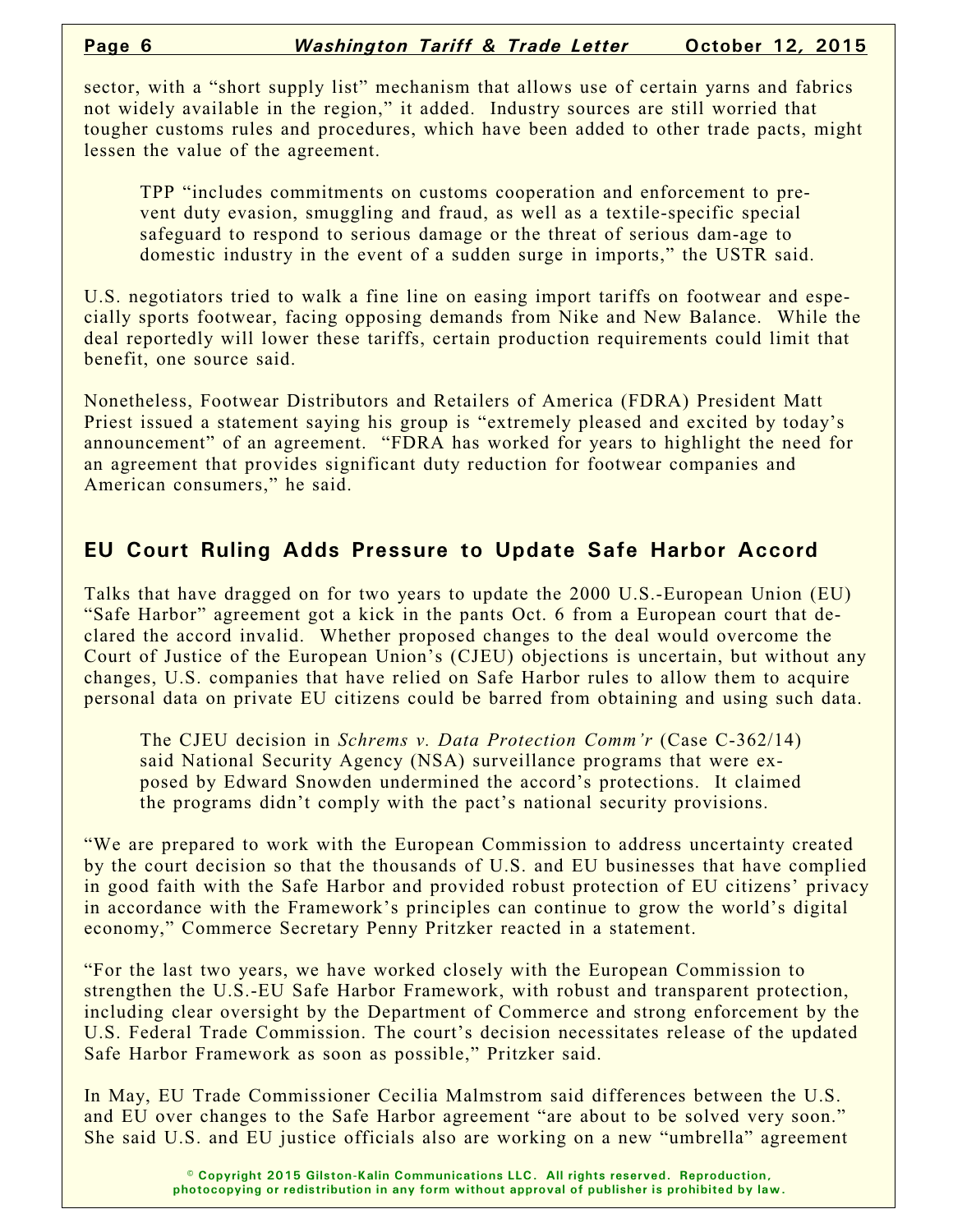on the prosecution of violators of safe-harbor rules (see **WTTL**, May 11, page 1). Even before the court ruling, the EU had raised complaints about the operation and enforcement of the Safe Harbor rules, which require U.S. companies to meet certain conditions to assure that they protect any personal data they receive on EU citizen.

In November 2013, the EU Commission made 13 recommendations to change the accord to increase transparency and enforcement. As the talks on the Safe Harbor accord have gone on, they have become linked to broader negotiations over trans-border data flows, supply of services and localization of servers in talks on a Transatlantic Trade and Investment Partnership (TTIP).

### **Bristol-Myers Squibb Settles FCPA Charges of Bribery in China**

Another global health care company has settled charges of bribing Chinese health care providers (HCPs) to increase sales. Pharmaceutical company Bristol-Myers Squibb (BMS) agreed Oct. 5 to pay more than \$14 million to settle Securities and Exchange Commission (SEC) charges of violating the Foreign Corrupt Practices Act (FCPA). Infant formula supplier Mead Johnson Nutrition Company agreed to pay SEC \$12 million to settle similar charges just three months ago (see **WTTL**, Aug. 3, page 2). The cases reflect the widespread corruption throughout the Chinese health system.

Between 2009 and 2014, BMS failed to effectively control interactions with HCPs at state-owned and state-controlled hospitals in China, the SEC charged. "Through various mechanisms during this period, certain sales representatives of the joint venture improperly generated funds that were used to provide corrupt inducements to HCPs in the form of cash payments, gifts, meals, travel, entertainment, and sponsorships for conferences and meetings in order to secure new sales and increase existing sales," it added.

During that time, Chinese subsidiary BMS China "identified numerous irregularities in travel and entertainment and event documentation, including fake and altered purchase orders, invoices, agendas, and attendance sheets for meetings with HCPs that likely had not occurred. BMS China inaccurately recorded the reimbursement of these false claims as legitimate business expenses in its books and records, which were then consolidated into the books and records of BMS," the SEC said.

Under the settlement, BMS agreed to pay disgorgement of \$11.4 million, prejudgment interest of \$500,000 and a civil penalty of \$2.75 million, SEC noted. The company also agreed to report to the SEC the status of its remediation and implementation of FCPA and anti-corruption compliance measures for two years.

"We have resolved this matter with the United States Securities and Exchange Commission, and are committed to the highest standards of business integrity, vigilance and ethics across our organization," a company spokesperson wrote in an email to WTTL.

The company first received a subpoena from the SEC investigators in March 2012. "The Company is cooperating with the SEC, along with the Department of Justice, in its investigation of these matters. In particular, the Company is investigating certain sales and marketing practices in China. It is not possible at this time to assess the outcome of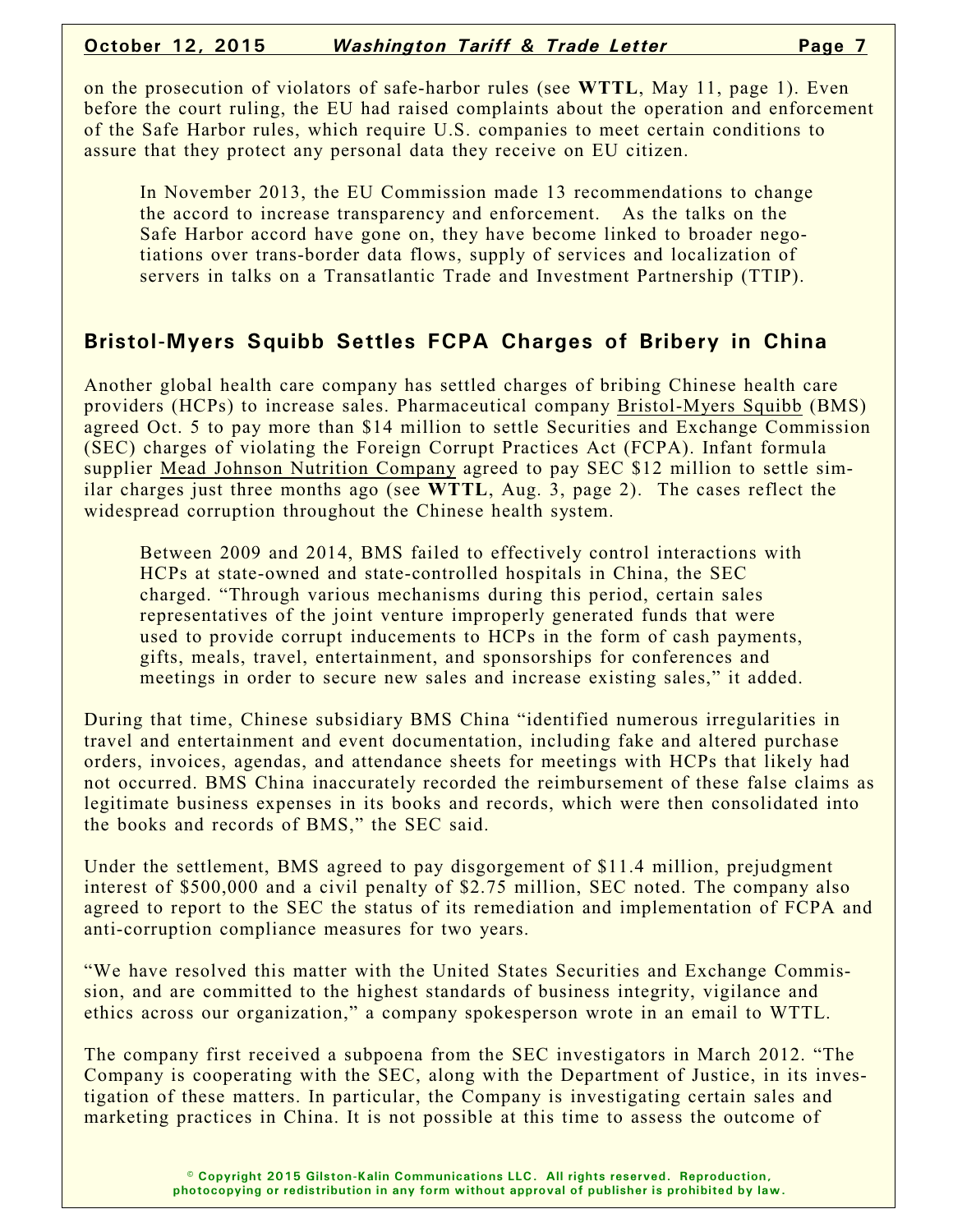these matters or their potential impact on the Company," the company reported in the 10- K filing in February 2015.

#### **New Antidumping Rules Can't Apply Retroactively, Court Rules**

Provisions in the trade preferences extension legislation (H.R. 1295) enacted in July that gave Commerce greater leeway to use adverse facts available (AFA) in antidumping cases cannot be applied retroactively, the Court of Appeals for the Federal Circuit (CAFC) ruled Oct. 8. The decision upheld a Court of International Trade (CIT) ruling that confirmed Commerce's remand determinations on challenges of three administrative reviews of antidumping order on frozen warmwater shrimp from China.

Section 502 of the statute, which also extended trade adjustment assistance, alters some of the standards that Commerce applies in selecting and corroborating AFA rates for uncooperative respondents. While Commerce used AFA information in deciding to apply a country-wide rate to Chinese exporter Hilltop International in two of the reviews, it granted the firm a separate rate in the third.

"As previously noted, section 502 of the Act does not state explicitly that it is retroactive or that it applies to final administrative determinations that remain subject to judicial review. The legislative history surrounding section 502 of the Act similarly fails to answer the precise question," wrote Appellate Judge Evan Wallach for the three-judge panel in *Ad Hoc Shrimp Trade Action Committee v. U.S.*

"However, applying normal rules of statutory construction, it is evident that Congress intended section 502 of the Act to apply only to Commerce determinations made on or after the date of enactment. Unlike with section 502 of the Act, Congress explicitly stated that other provisions in the Act have retroactive effect," he added. The trade preference provisions provided for retroactive refunds of duties collected during the lapse of the Generalized System of Preferences (see **WTTL**, July 27, page 2).

"The juxtaposition of section 502 of the Act with the legislation's other provisions implies that, had Congress wanted section 502 of the Act to have retroactive effect or to apply to pending appeals, it would have said so," Wallach wrote. "The legislative history also supports the inference, given that six weeks before the Act's passage Congress was cognizant that it would have to decide when trade remedy amendments under consideration would take effect," he added.

### **ITA Deal on Track Despite Last-Minute Maneuvering**

The deal to update the Information Technology Agreement (ITA) appears to be overcoming concerns that several participants would try to exclude more products from its tariff-cutting provisions or extend the phase-out period for eliminating tariffs beyond the seven years allowed in the accord. Talks in Geneva the week of Sept. 28 found some countries still trying to add to their "sensitive" list of excluded products or seeking longer phase-out periods but not as much as some participants had feared, one source reported (see **WTTL**, July 27, page 3). Before the talks, several members were concerned that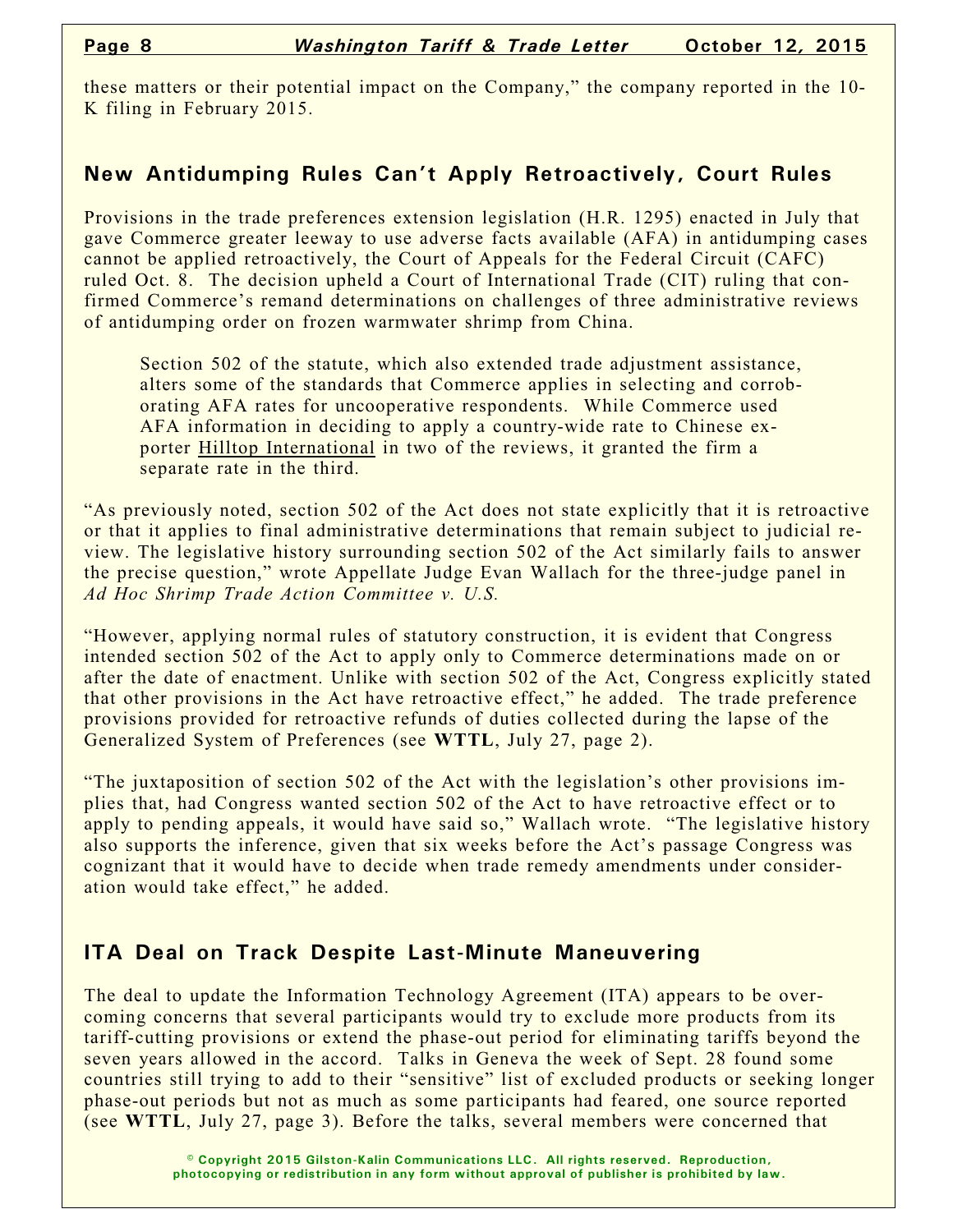#### **October 12, 2015** *Washington Tariff & Trade Letter* **Page 9**

China would try to add to its sensitive list and seek longer phase-out time. At the meeting, China didn't ask for much more than it already had accepted. Of the 201 items covered by the ITA, Beijing wants 88 to have extended periods of protection. It has asked for 19 to have a phase-out period of seven years; 69 for five years and the rest to have tariffs lifted immediately or in three years, the standard time sought by the accord.

The Chinese weren't alone in seeking longer phase-out periods, and much of the meeting was taken up with efforts to curb those requests. Negotiators are trying to get countries seeking a period of seven years to agree to only a five-year period and those seeking five years to accept a three-year period, according to sources. For now, only a handful of products would be allowed to keep tariffs in place beyond seven years, sources report.

Countries have until Oct. 30 to submit their proposed revised tariffs schedules for covered ITA items. Negotiators will meet again Nov. 9. The goal is to have the final accord adopted at the World Trade Organization's (WTO) ministerial conference in Nairobi, Kenya, Dec. 15-18. With few achievements expected at the ministerial, WTO Director-General Roberto Azevedo has pushed for completion of the ITA as one on the major "deliverables" that could take place at the conference. As a result, he reportedly has been closely involved in the ITA talks and trying to get enough countries to accept the deal to produce the "critical mass" needed to give all members access to its tariff-free benefits.

## **House Votes to Repeal Restrictions on Crude Oil Exports**

Despite White House opposition, the House Oct. 9 passed a bill (H.R. 702) to end the president's authority to impose a ban on crude oil exports. The final vote of 261-259 fell mostly along party lines, with six Republicans voting no, and 26 Democrats voting aye.

The two main provisions of H.R. 702 would repeal section 103 of the Energy Policy and Conservation Act of 1975, which gives the president authority to restrict the export of coal, petroleum products, natural gas, or petrochemical feedstocks and bar any government official from imposing or enforcing any restriction on crude oil exports.

House members also rushed to pass several amendments to the bill by voice vote, including one requiring a report within 180 days on how lifting the ban on crude oil exports will help create opportunities for veterans and women in the U.S., while promoting energy and national security; another requiring the lifted ban to be assessed after 10 years and directing the secretaries of Energy and Commerce to work together to review the impact of lifting the ban as it relates to promoting U.S. energy and national security and report their findings to Congress.

One amendment would direct the Energy secretary to complete a study on the net greenhouse gas emissions that will result from the repeal. Another would find that the U.S. has reduced its oil consumption over the past decade, and increasing investment in clean energy technology and energy efficiency will lower energy prices, reduce greenhouse gas emissions and increase national security.

The White House has already expressed its strong opposition to the bill. "Legislation to remove crude export restrictions is not needed at this time. Rather, Congress should be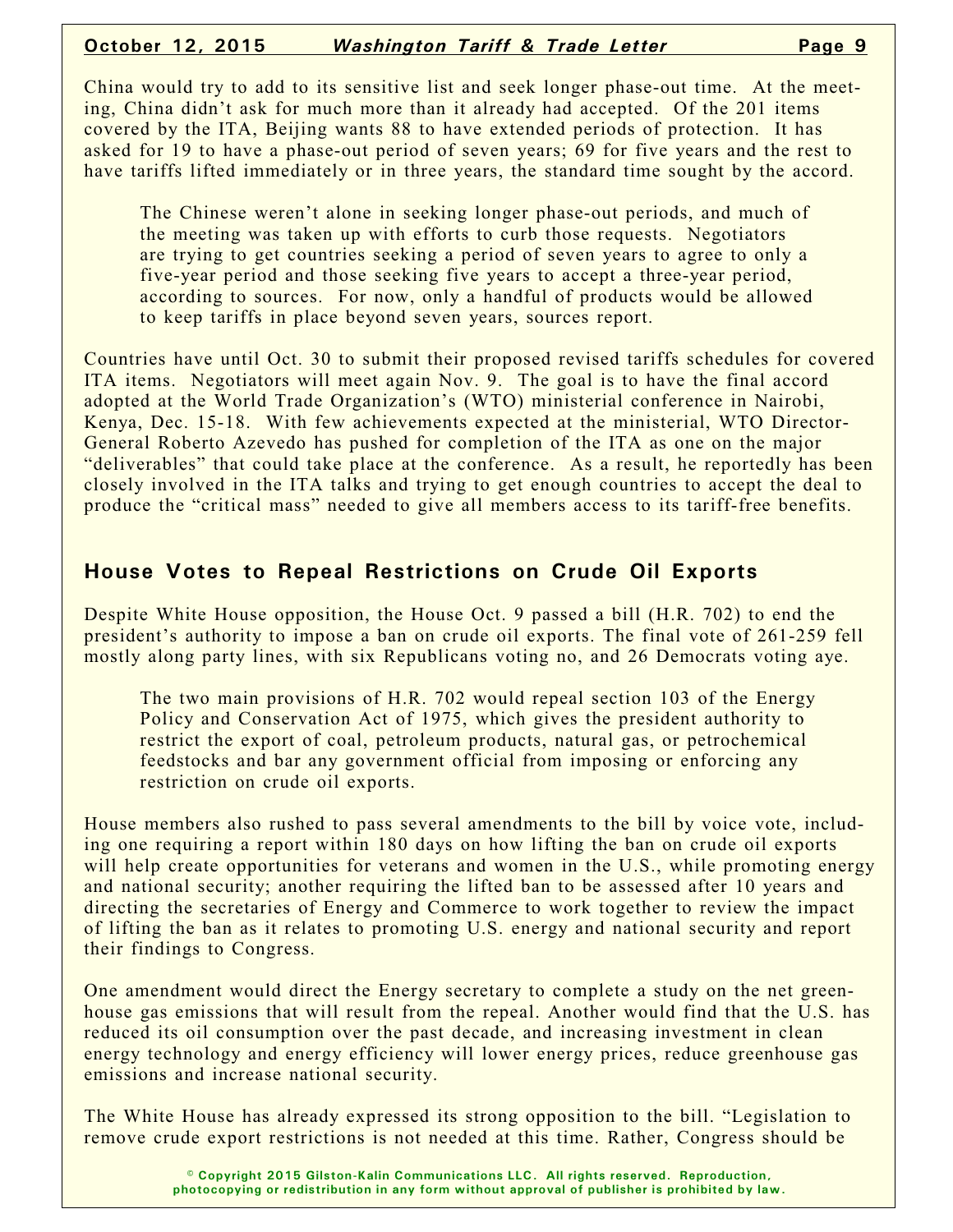focusing its efforts on supporting our transition to a low-carbon economy," the White House said in a Statement of Administration Policy two days before the vote. "If the President were presented with H.R. 702, his senior advisors would recommend that he veto the bill," it added (see **WTTL**, Sept. 21, page 3).

"Lifting the crude oil export ban is a win for our economy. It would lower prices at the pump, create jobs, generate hundreds of millions of dollars in economic benefits, and strengthen our geopolitical influence across the globe. It would also boost royalty payments from federal oil and gas leases, reducing the budget deficit by over a billion dollars," House Energy and Commerce Committee Chairman Fred Upton (R-Mich.) said in a statement. His committee reported out the measure in September on a similar party-line vote of 31-19, with only three Democrats crossing over to support the bill.

On the other side of the Capitol, the Senate is divided. "House approval of legislation to lift the ban on crude oil exports is great news. It sends a strong signal that Congress will lead where the administration has failed. It is unfortunate that the White House wants to ignore broad bipartisan support for increasing exports of American energy to our friends and allies," said Senate Energy Committee Chair Lisa Murkowski (R-Alaska). In contrast, Democrats including Massachusetts Sens. Elizabeth Warren and Ed Markey have not held back their opposition to the measure. "The most obvious effect of lifting the crude oil export ban would be to produce enormous profits for a number of big oil companies," Warren said at a Senate Banking Committee hearing Oct. 1.

#### **\* \* \* Briefs \* \* \***

CHINA: WTO arbitration panel ruled Oct. 9 that U.S. will have 15 months from December 2015 to implement earlier rulings that it violated WTO rules in application of countervailing duties to 17 Chinese products. Commerce will have to revise orders on thermal paper; pressure pipe; line pipe; citric acid; lawn groomers; kitchen shelving; oil country tubular goods; wire strand; magnesia bricks; seamless pipe; print graphics; drill pipe; aluminum extrusions; steel cylinders; solar panels; wind towers; and steel sinks (see **WTTL**, Dec. 22, page 6).

USTR: Asia Society announced Oct. 9 that Acting Deputy USTR Wendy Cutler will become head of its Washington office and vice president starting Nov. 2. Cutler traveled back and forth to Japan almost monthly for year negotiating to bring Tokyo into TPP (see story page 3). Highly regarded in trade community, Cutler served as assistant USTR for Japan, Korea and Asia before taking acting deputy post, was chief U.S. negotiator for U.S.- Korea Free Trade Agreement and led USTR team in APEC talks. She joined USTR in 1988 after working at Commerce.

TRADE FIGURES: Merchandise exports in August fell 9.9% from year ago to \$124.5 billion, lowest since June 2011, Commerce reported Oct. 6. Services exports gained 2.5% to record-high \$60.6 billion from August 2014. Imports dipped 3.3% from August 2014 to \$192.4 billion, as services imports gained 3.7% to \$41.1 billion. Biggest factors behind numbers are drop in oil prices, rise in dollar value. Year to date, goods exports are down 6.1% from 2014 to \$1.02 trillion. Services exports gained 1.6% to \$479.7 billion. Goods imports for eight months dipped 3.2% from 2014 to \$1.53 trillion, as services imports gained 2.8% to \$324.4 billion. Exports to China year-to-date fell 3.6% from 2014, while imports from China in first eight months gained 6.2% from 2014. Decline in oil prices are reflected in year-to-date drop of 8.3% in exports to Canada from year ago, while imports from NAFTA partner dropped 13.4% to \$200 billion.

EXPORT-IMPORT BANK: Rep. Stephen Fincher (R-Tenn.) succeeded Oct. 9 in garnering 218 signatures on his discharge petition, which is enough to force House vote on his bill (S. 3611)

> **© Copyright 2015 Gilston-Kalin Communications LLC. All rights reserved. Reproduction, photocopying or redistribution in any form without approval of publisher is prohibited by law.**